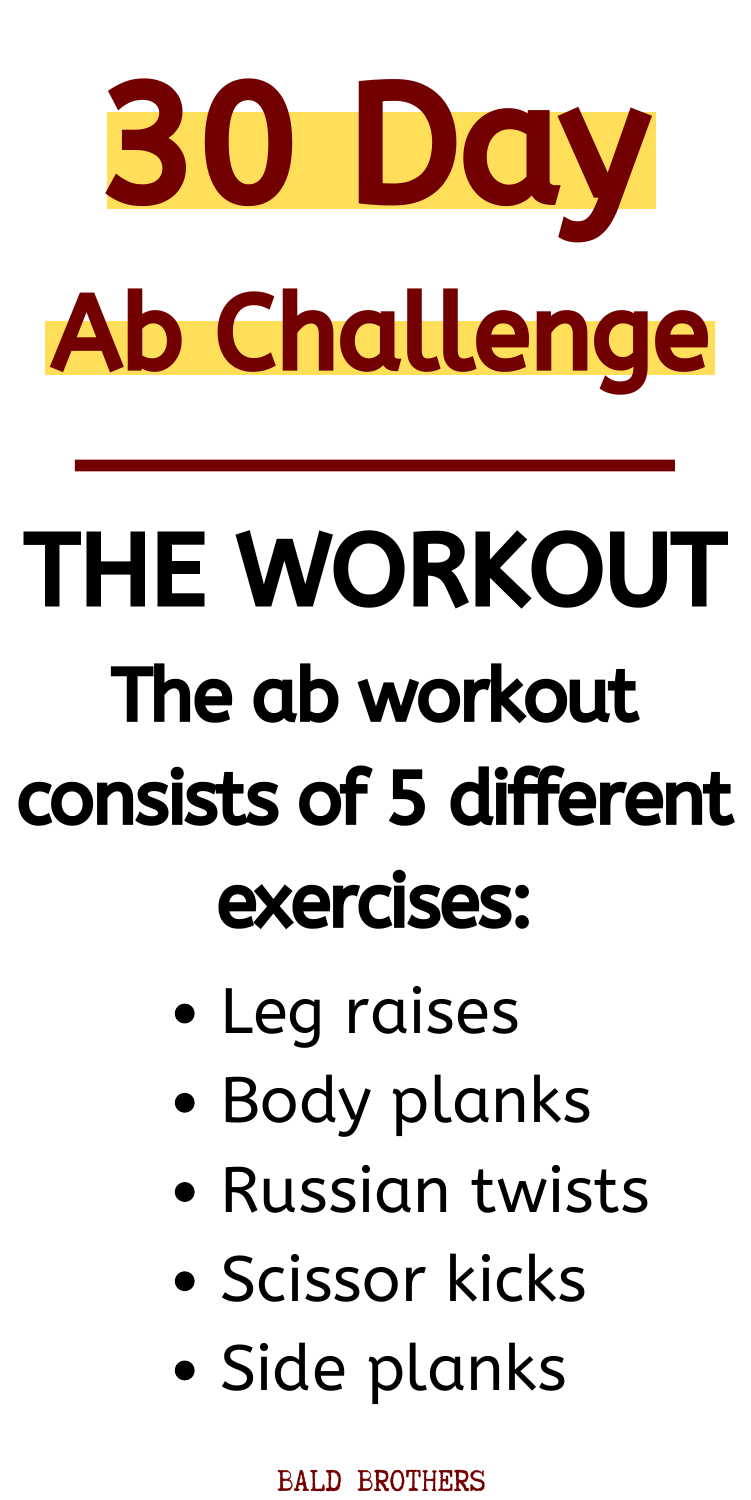

Beginner workout: Do each exercise for 30 seconds, resting for 30 seconds. Perform 4 rounds in total.

Intermediate workout: Do each

exercise for 45 seconds, resting for 30 seconds. Perform 4 rounds in total.

Advanced workout: Do each exercise for 60 seconds, resting for 30 seconds. Perform 4 rounds in total.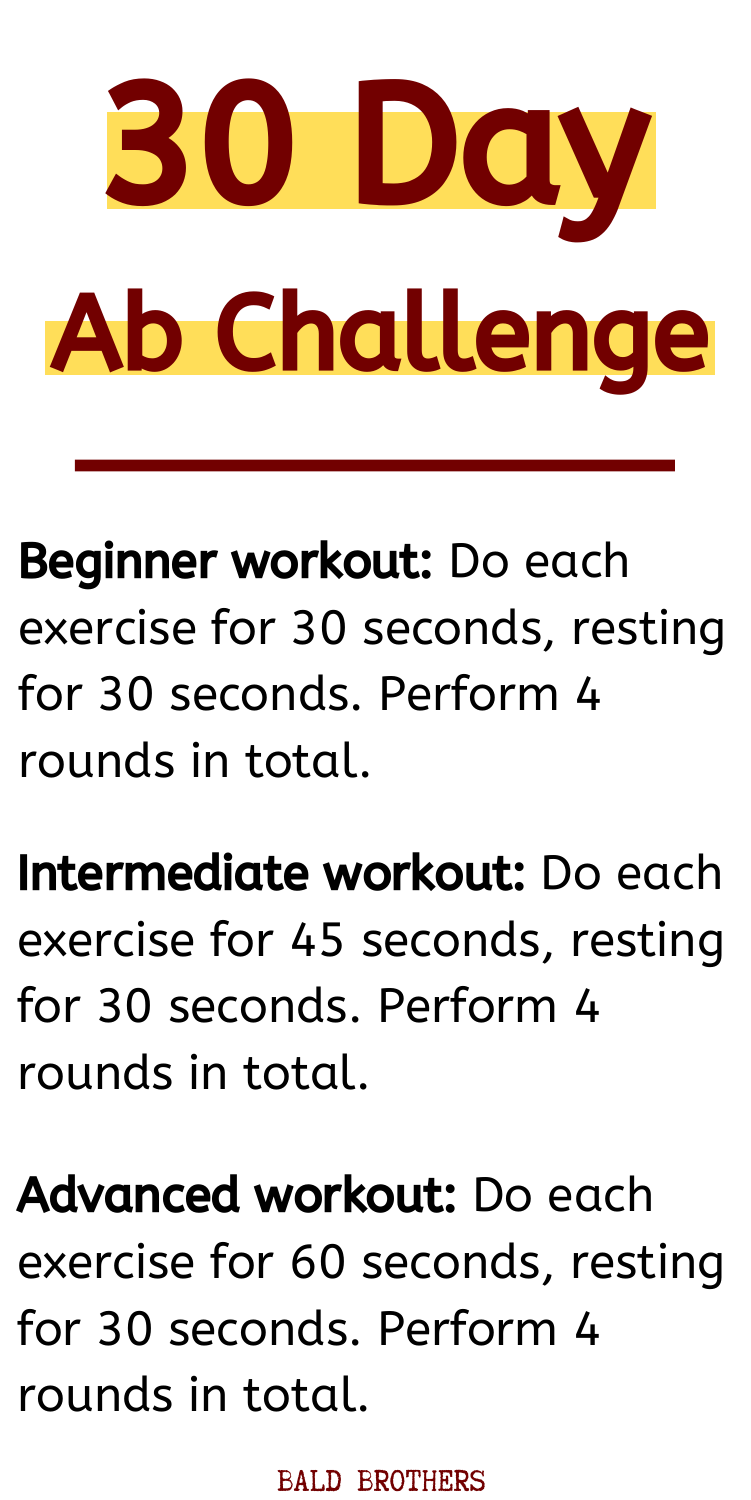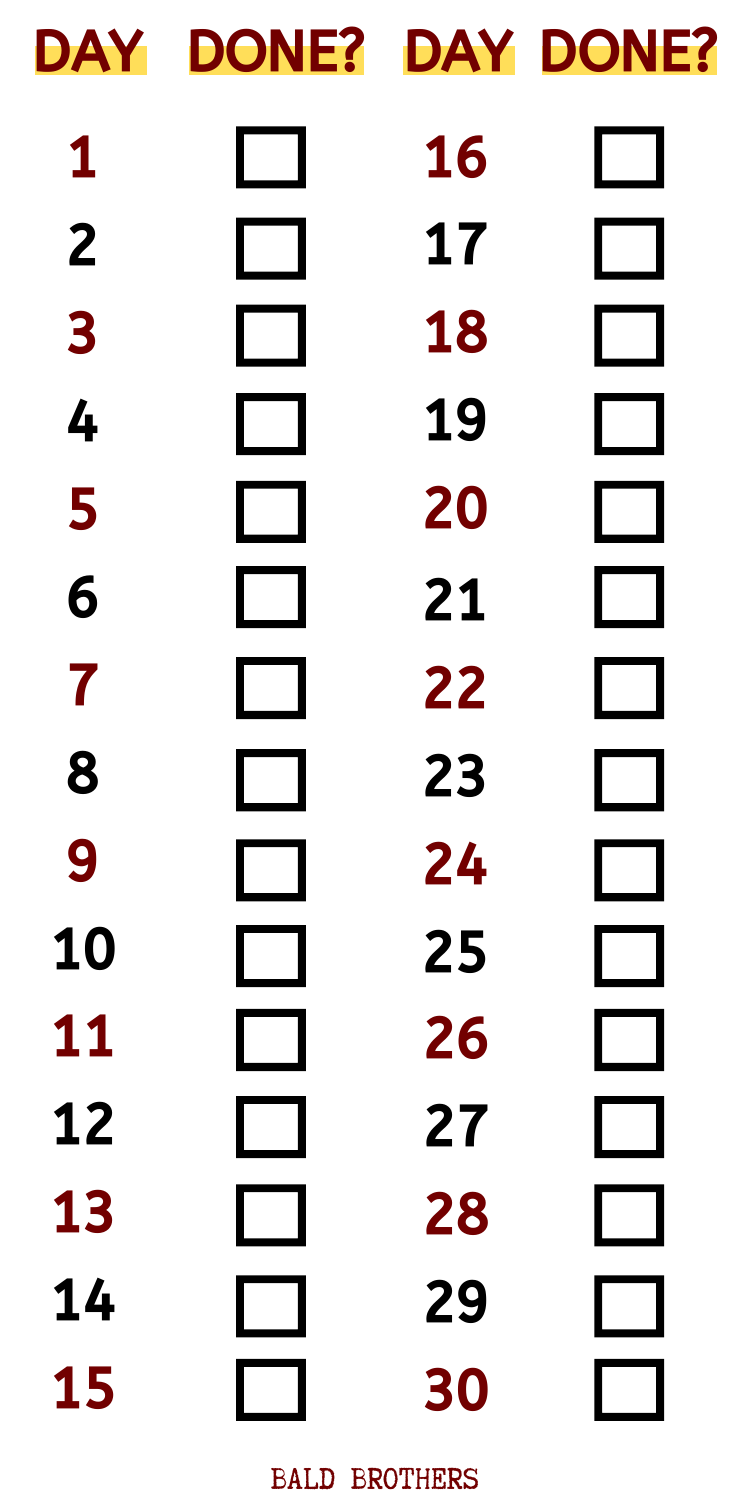

Below are a few quotes to help keep you motivated!

"It's a slow process, but quitting won't speed it up"

"The only bad workout is the one that didn't happen"

"Your body can stand almost anything. It's your mind that you have to convince"

"Someone busier than you is working out right now"

"Sore. The most satisfying pain"